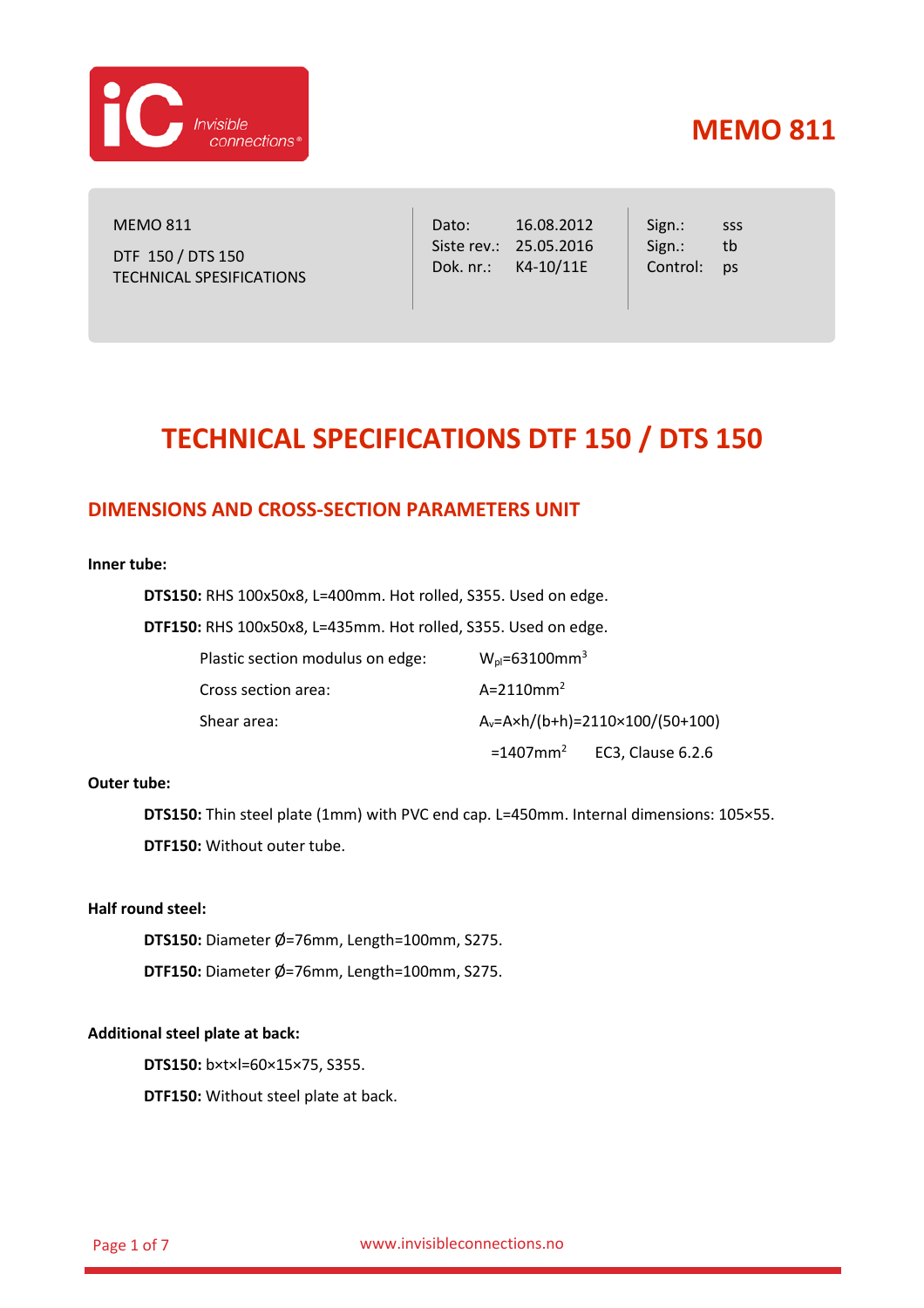

**Additional steel plate welded to upper flange in front (locking plate):**

**DTS150:** b×t×l=30×3×40, S355. **DTF150:** Without locking plate in front.

## **LOADS DTF150/DTS150**

Vertical ultimate limit state load:  $F_V = 150kN$ . Horizontal ultimate limit state load in transverse direction:  $F_T=0kN$ . Horizontal ultimate limit state load in axial direction:  $F_H = OKN$ . .<sup>\*)</sup>

\*) The hollow core profile of the unit is designed for a vertical load in combination with a horizontal load equal to 15% of the ultimate limit state vertical load: $\Rightarrow$  F<sub>H</sub>=0,15F<sub>V</sub>=22,5kN.

### **IMPORTANT!**

**The anchoring of the DTF/DTS150 unit in the pre-cast element is not designed to transfer the horizontal force that may occur due to friction at the support, and may be introduced in the joint due to creep, shrinkage etc. in the pre-cast elements. Use and utilization of the DTF/DTS150 is therefore only acceptable in joints where all possible horizontal forces are transferred via other connections. However, with respect to cross-section integrity of the DTF/DTS150 hollow core profile, this profile is designed for the vertical ultimate limit state load in combination with a horizontal load equal to 15% of the vertical load.**

**A 70mm long shim should always be used on the support, with a fixed location 5mm from the edge of the supporting element, see [Figure 3.](#page-3-0) This shim will give a distributed load on the unit, and ensure the centre of load is located maximum 75mm from the edge of the DT. The width of the shim is recommended minimum 70mm. The thickness is selected based on the vertical tolerances on support.**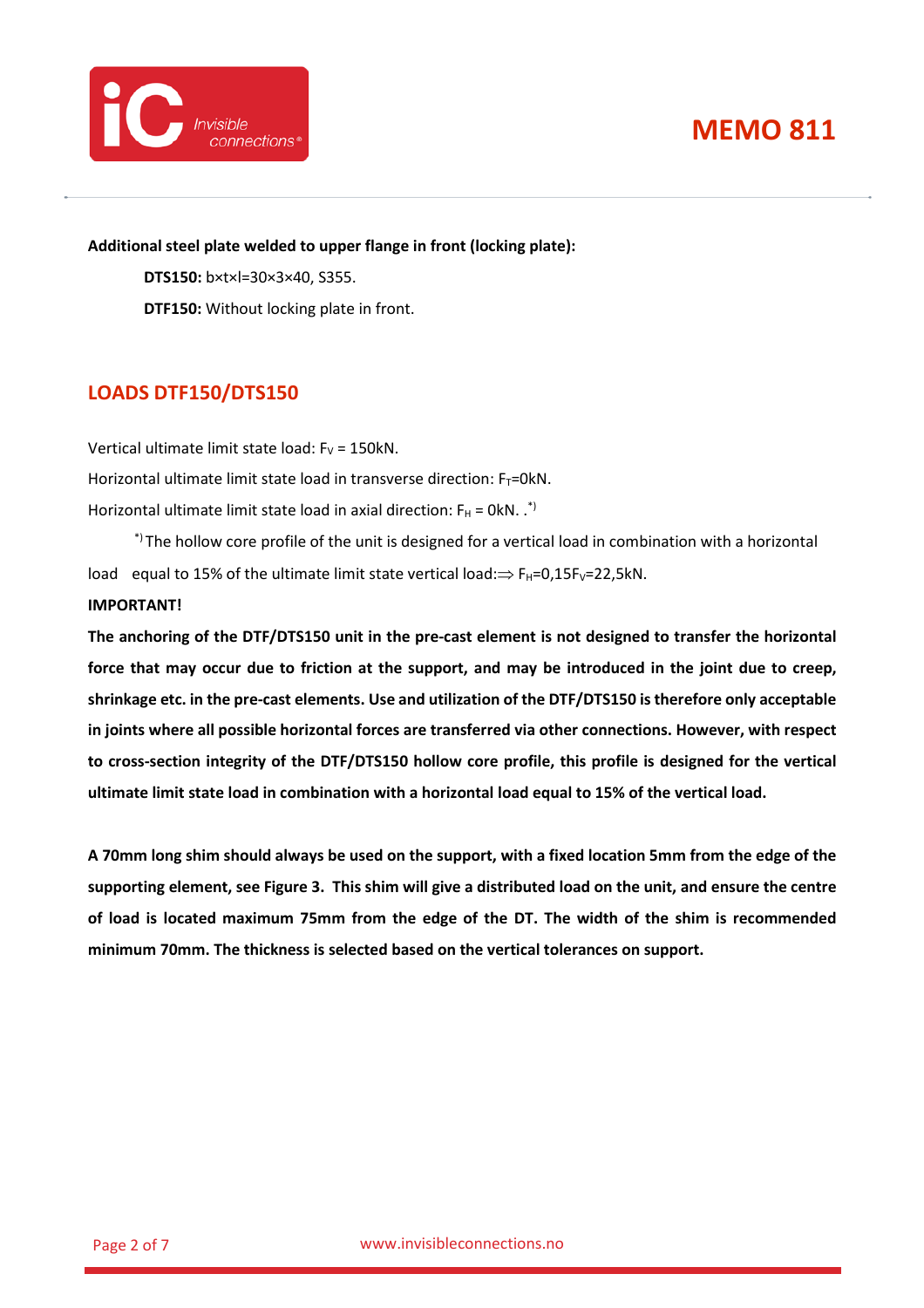

## **SPECIFICATIONS DTF150**



*Figure 1: DTF150.*

### **SPECIFICATIONS DTS150**



*Figure 2: DTS150.*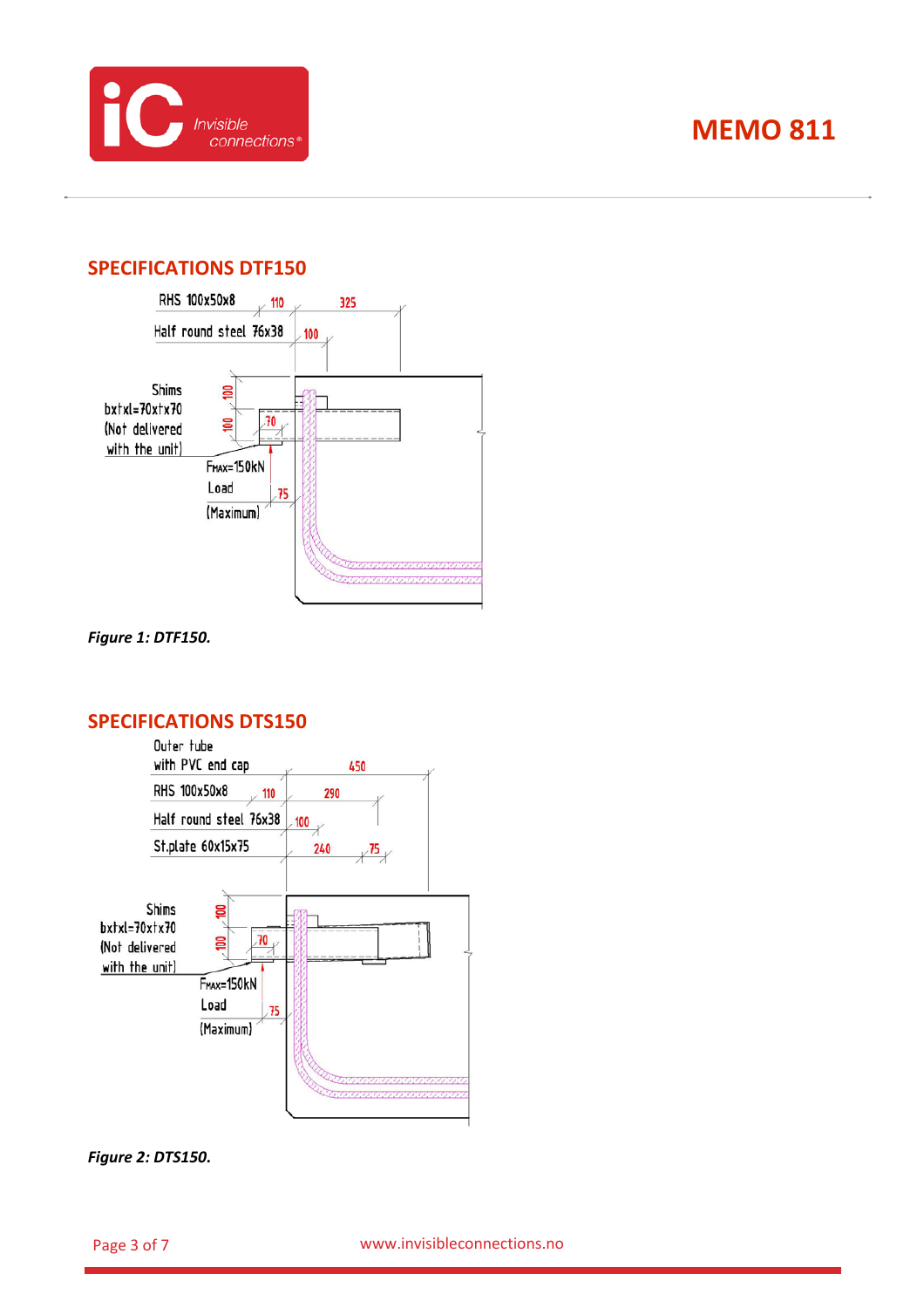



## **TOLERANCES AND SOLUTION AT THE SUPPORT**

The unit is designed with the hollow core tube cantilevering 110mm and with a maximum of 75mm to the centre of the load. (The 110mm is a fixed length for the DTF, while a safety device on the DTS-unit ensures the inner tube is not extracted beyond 110mm.) A 70mm long shim with a fixed location 5mm from the edge of the supporting element should always be used on the support. The fixed location of the shim ensures the design assumption with respect to centre of load is fulfilled for the specified tolerances on gap between the elements. The tolerances are stated below and illustrated i[n Figure 3.](#page-3-0)

The nominal gap and tolerances are: 20mm ±15mm.



<span id="page-3-0"></span>*Figure 3: Tolerances. (Both DTF and DTS)*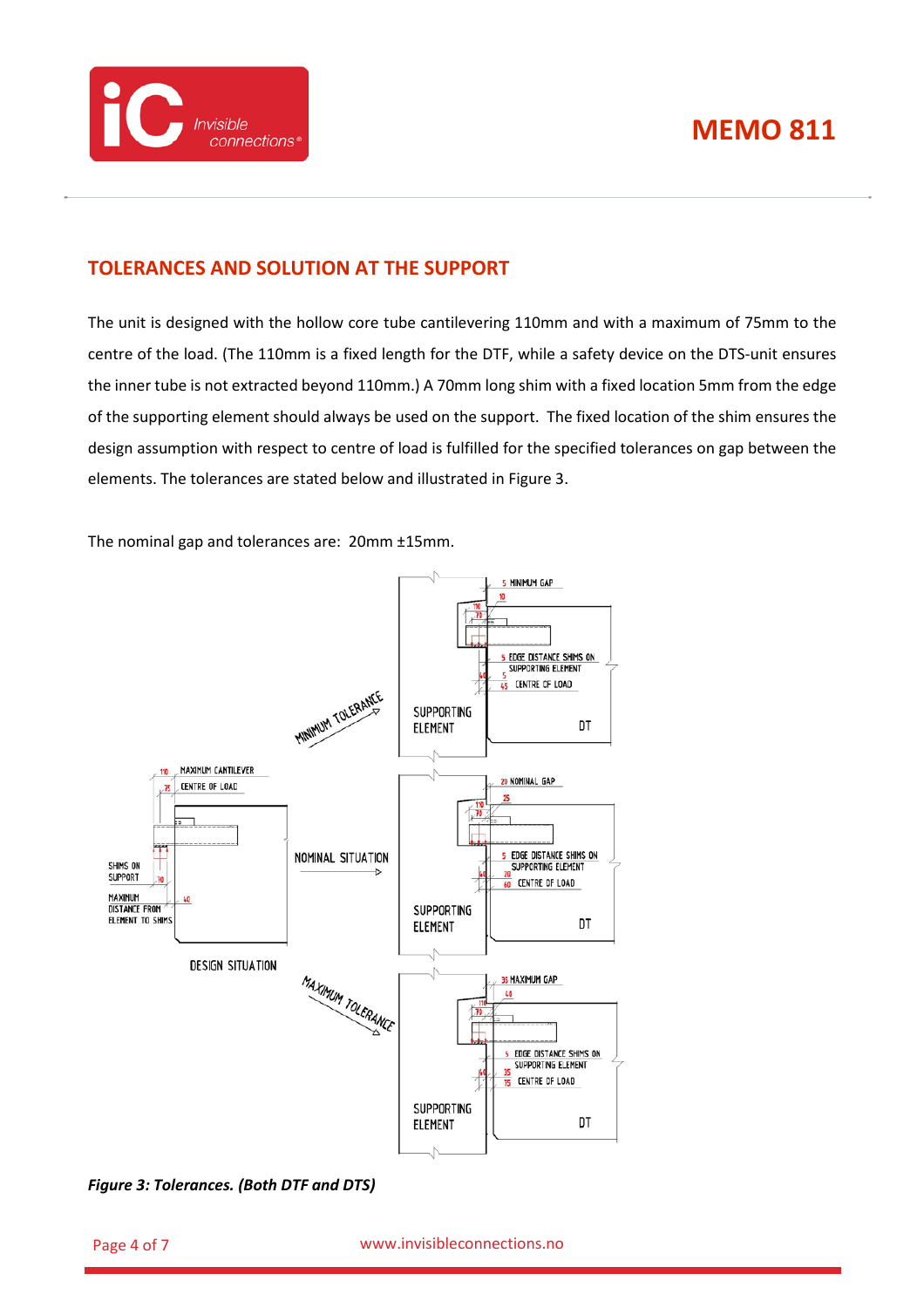



The specified shim on the support will not be sufficient to ensure distribution of the reaction force into the concrete in the supporting element in a proper way. Thus, this issue has to be dealt with and solved on a case to case basis. One way of designing the support is by embedding a thick steel plate in the supporting element. This solution is illustrated in [Figure 4](#page-4-0) and documented in the following calculations.

σs

 $\sigma$ 

110

 $A - A$ 



TOP VIEW- NOMINAL GAP

<span id="page-4-0"></span>*Figure 4: Solution at the support.*

I: Stress at support from unit:

$$
\sigma_s = \frac{150kN}{70mm \times 30mm} = 71,4MPa
$$

II: Required concrete area (assuming  $f_{\text{cd}} = 17MPa$ ):

$$
A_C = \frac{150kN}{17MPa} = 8824mm^2
$$

Assuming shims 5 mm from the edge ⇒Symmetry around the centre of the load gives the effective length of the steel plate as: l= 80mm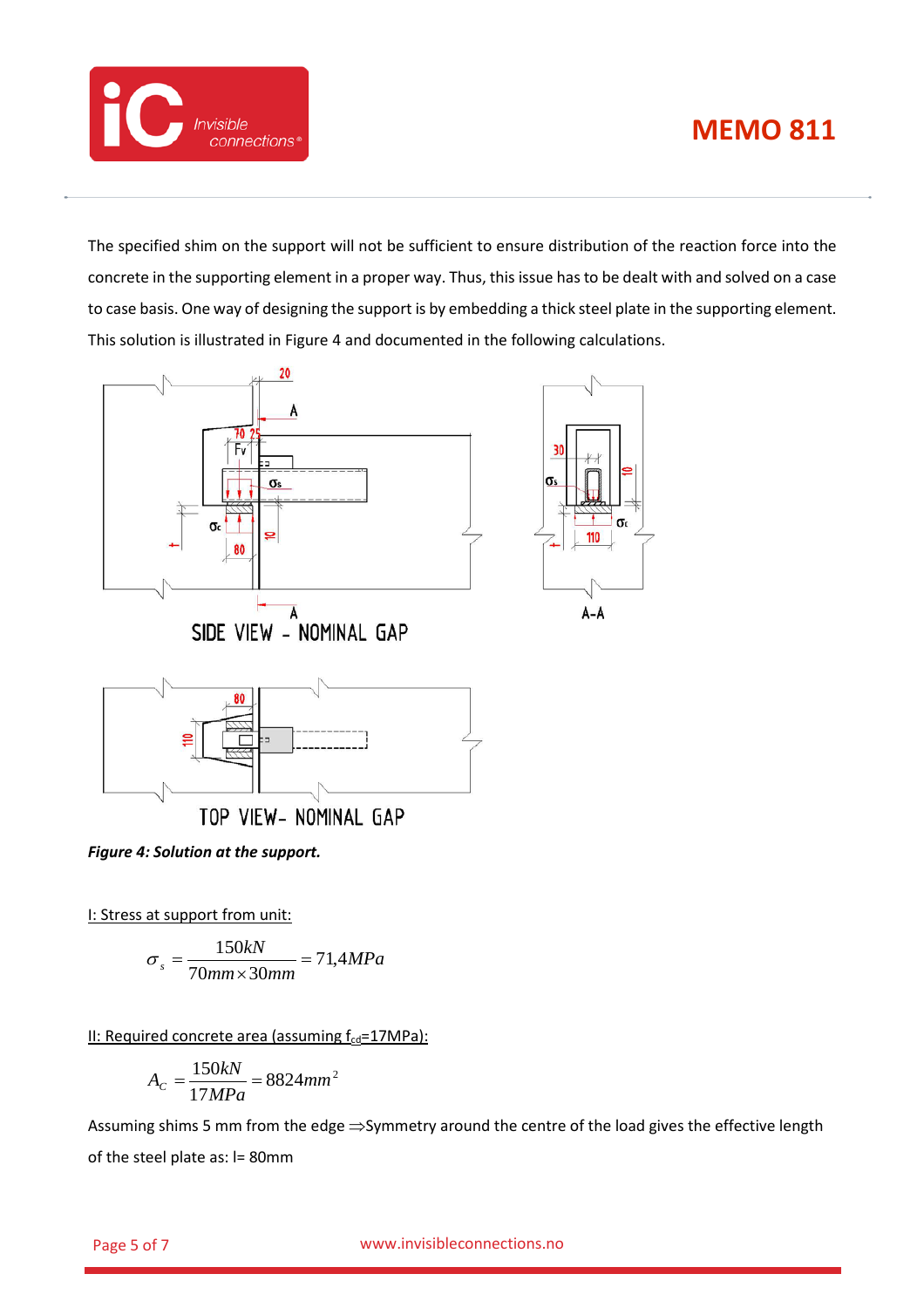



 $\Rightarrow$ Select width of steel plate: b=8824/80≈110mm  $\Rightarrow$ Select 110mm $\Rightarrow$ A=110×80=8800mm<sup>2</sup>

III: Uniform concrete stress beneath steel plate:

$$
\sigma_c = \frac{150kN}{8800mm^2} \approx 17 MPa
$$

IV: Bending moment in centre of steel plate.

The steel plate is assumed to bend about an axis longitudinal to the axial direction of the unit:

 $= 2057000 Nmm$  $M$ <sub>Ed, plate</sub>  $= 17 MPa \times (110mm)^{2}$  /  $8 \times 80mm$ 

V: Required thickness of steel plate (assuming steel grade S355 and  $f_{yd} = 322MPa$ ):

*mm mm MPa mm l f*  $t = \sqrt{\frac{6 \times M}{1 - s}}$ *yd* 21,9  $=\sqrt{\frac{6 \times M}{l \times f_{\nu d}}} = \sqrt{\frac{6 \times 2057000mm}{80mm \times 322MPa}} =$ 

⇒ Select: t=25mm.

⇒Selected support plate: bxlxt=110x80x25

## **REQUIREMENTS TO DT-DIMENTIONS AND RECESS AT THE SUPPORT**

Due to the variety of cross sections, and different standard reinforcement solutions, it has to be evaluated on a case to case basis if the unit will fit into the DT element with a suitable reinforcement. However, some minimum requirements to the cross section of the DT are listed below and illustrated in [Figure 5.](#page-6-0)

The minimum width of the web at top (W1) is found based on the requirements in front of the DT at the level of the unit. The maximum width at bottom (W2) is based on a minimum inclination of the compression strut from the corner of the stirrup to the corner of the unit. This is recommended not to be less than 3/2 as illustrated in [Figure 5.](#page-6-0) This requirement is essential for recommending use of the normal DT shear stirrups to carry the reaction force from the back of the unit. The requirement leads to a ratio between H and W2 at